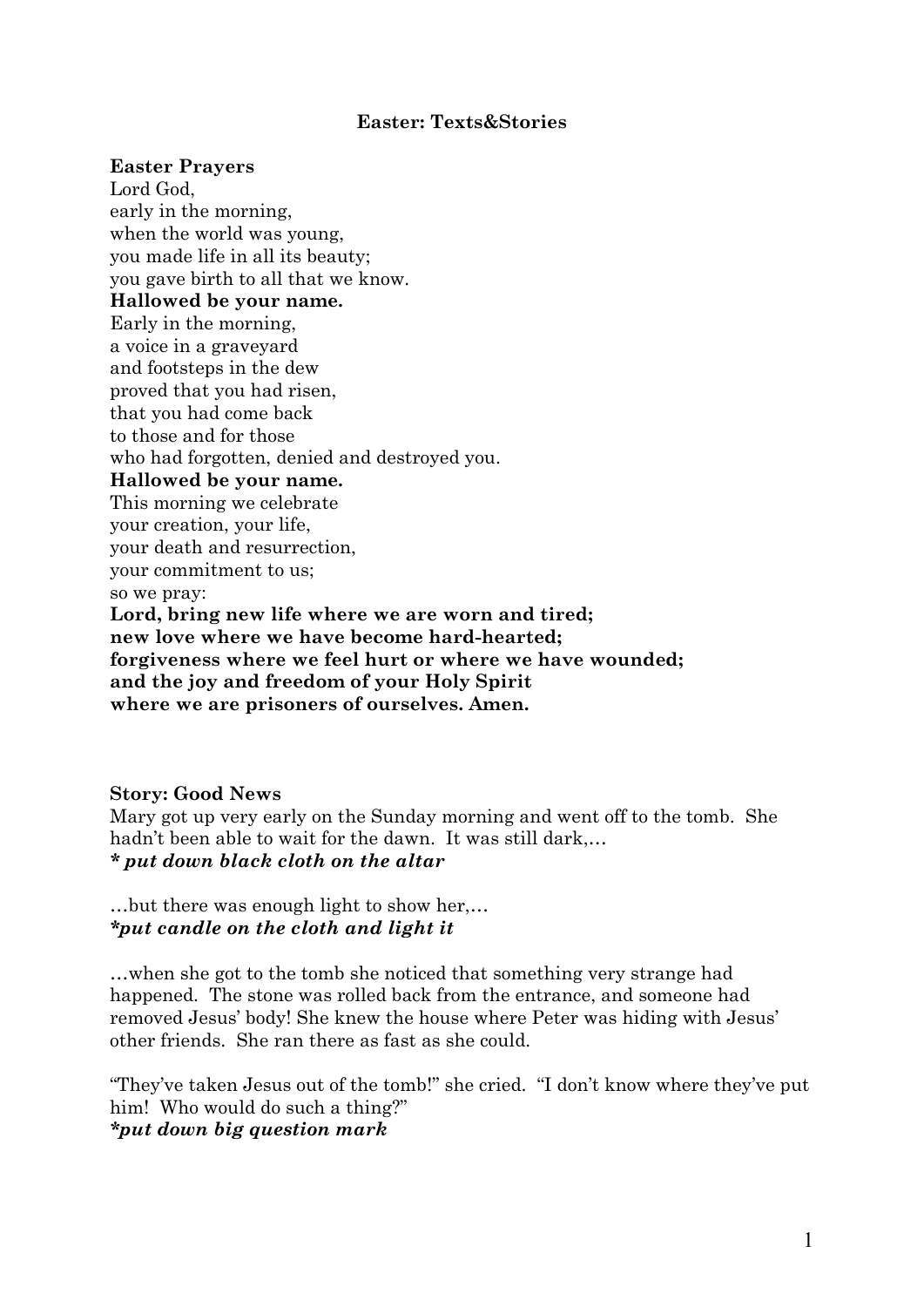The tomb was in a garden. Mary told them exactly where it was and Peter and one of the others went running off to see what had happened. Mary followed them as quickly as she could.

Peter's companion got there first. Mary was right. The stone, which must have sealed the entrance, had been moved aside.

# *\*put down a big stone*

The sun had just risen above the horizon and its first rays shone into the tomb, turning its stone to gold. *\*cover the stone with the sun*

He looked inside. The tomb was empty, except for the linen cloth Joseph had used, lying on the spot where Jesus' body had been placed. Only the body wasn't there! No smell of death either!

At that moment Peter came running up and went straight inside. He also saw the cloth which Joseph must have tied round Jesus' head. But Jesus wasn't there.

# *\*put down a white sheet*

His companion bent his head and came in. He didn't fully understand, but he knew something very good had happened in that place. The tomb wasn't empty at all. It was full of the life of God!

The two men went home bewildered, not knowing what to make of it. *\*put down another question mark*

Yet Mary didn't leave. She had reached the tomb again, and she didn't know what to do, but she knew she couldn't leave. She hadn't deserted Jesus when he was crucified, and she wouldn't desert him now. She stood outside the tomb, weeping.

She bent down to look inside the tomb. There were two angels sitting on the ledge as bold as brass, as if they belonged there! What was heaven doing in this garden? It wasn't the time for heaven. It was the time for tears, and plenty of them.

## *\*put down tears*

"Why are you crying?" the angels asked.

"Why do you think?" Mary answered. "They've taken away my Lord, my friend, my teacher, and I don't know where they've laid him."

She straightened herself. She turned round. A figure was standing there. It was Jesus.

"Why are you crying?" the figure said. "Who are you looking for?"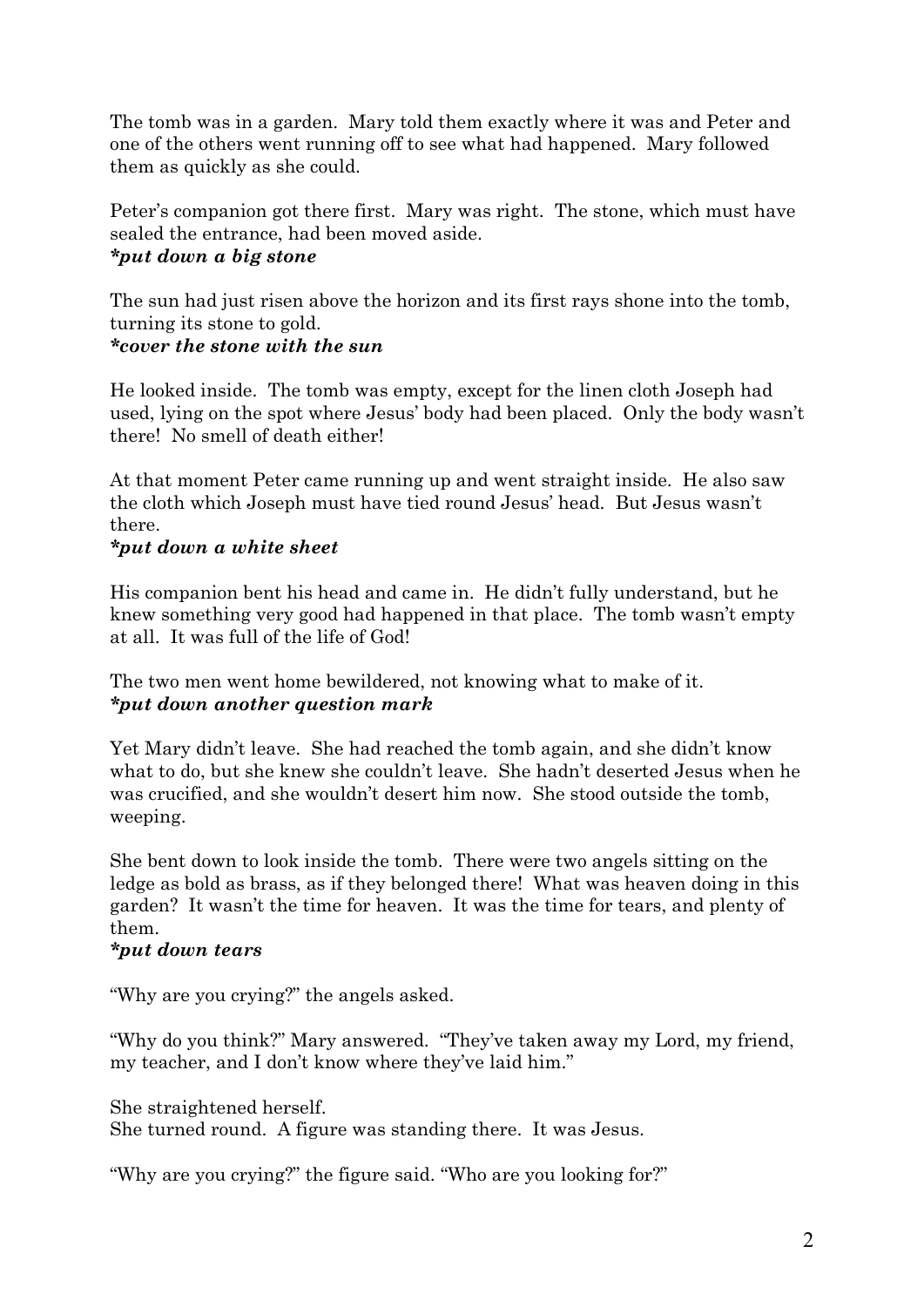## Mary thought he must be the gardener. *\*put down gardener's tools*

"Oh sir!" she cried, "If you've taken him away, tell me where you've laid him, and I'll go and fetch him."

"Mary," the figure said.

Now she recognised the voice. It was Jesus! "Teacher!" she cried.

She took a step forward. "You can't hold on to me, Mary," said Jesus quietly. "I am free now. But go to the rest of my friends and tell them what you have seen and heard. And tell them I will be with God soon."

Then he was gone, and the angels with him. Mary went running off to tell the others. She burst in upon them and exclaimed, "I have seen the Lord! I have *seen* him!"

## *\*invite children to run around and tell everybody "I have seen the Lord!"*

That very evening, when the friends were all together, wondering what might happen next, and still afraid that the Roman soldiers or temple guards might come looking for them, Jesus appeared among them.

"Peace be with you!" he said. *\*put down PEACE poster*

"I bring you the peace of God, God's well-being, life in all its fullness, life like a watered garden.'

Mary of Magdala understood, but the others couldn't believe their eyes or their ears. The last time most of them had seen Jesus, he was being dragged off by the temple guard from Gethsemane.

But then Jesus showed them the marks of crucifixion, and they know for certain who it was.

They were overjoyed. They'd thought everything was lost. They'd thought that tyranny had won. They'd thought the Dark Forces had got him at last, and that death was holding him tight.

But death can't hold the life of God. They knew that now. They could see and hear it was true.

*\*take candles from the plate standing on the little table at the back of the church, take them to the front, light them at the candle on the cloth and put the lit candles down on the cloth…*

"Peace be with you!" Jesus said again. "Just as God, our Father, sent me, so I send you. You must continue the work I have begun."